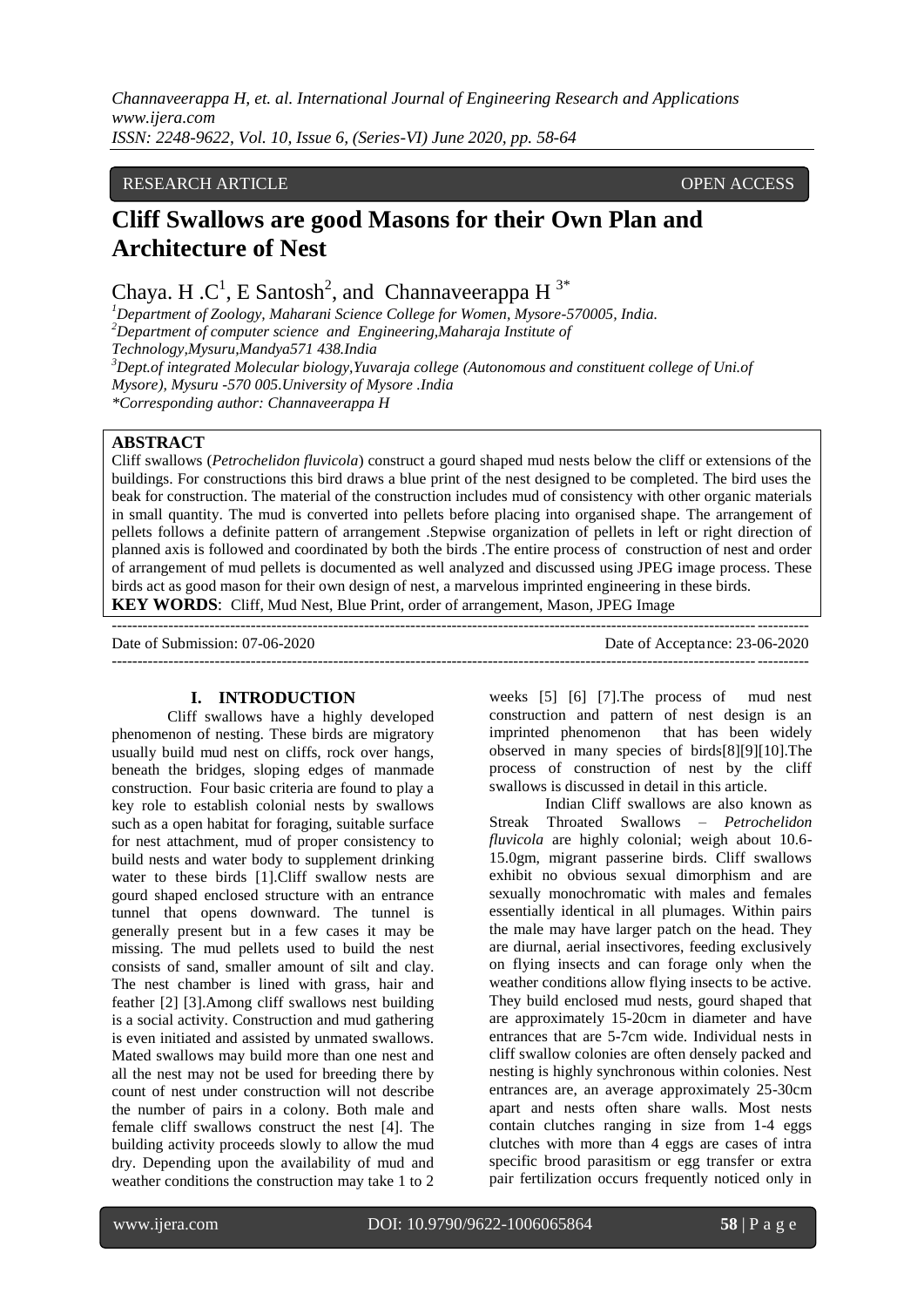one case. Brood sizes generally rage from 1-4 eggs nestlings per nest.

## **II. MATERIALS AND METHODS**

Material of the study comprises the colony of Cliff Swallows *Petrochelidon fluvicola*. The cliff swallows nest building activity is recorded by digital photography using "Sony Cyber-Shot DSC-HX7V" camera. Each step of the nest building is recorded on each day of nesting activity, starting from its blueprint marking of the nest till the complete guard shape with a tunnel is produced. Movement of swallows of both sex while building the nest is photo recorded. The use of beak and its artistry is well documented both by still and videography. Girth measurement of pellets, girth of the nest, its length is recorded by either using scale or by measuring tape. The size of the cliff, the cliff forming area the vegetation around, the distance of the water body from the above cliff are recorded by using measuring tape.

#### **GRAPHICAL ANALYSIS OF NEST CONSTRUCTION – PROCEDURE**

Tool Used for the design: Adobe Photoshop 7.0[11] ABOUT THE TOOL

Adobe Photoshop [12] is a graphics editing application popular for its extensive amount of features. Photoshop is also, currently, the leading graphics editing application. Photoshop is also image creation software as well as an editor. Photoshop can create any effect or style needed in a drawing or painting or layout. There are graphic software that can do specialized work faster and more efficient than Photoshop (such as painter for realistic paint effects), but Photo shop can do it all in one program.Photoshop works by altering individual pixels in an image as opposed to a vector drawing program that draws with points, lines and objects mathematically. Photoshop is best with images that have complex textures, blends and photo realism, but Photoshop is also very good at vector drawing as long as the image doesn't need to be scaled and you do not need specialized CAD drawing tools.

#### DESIGN PROCESS

The JPEG (24 bits/pixel - 16 million colors) image "CurveShapedSphere.jpeg" which is showed in the fig.01 is used to represent the pellet as the basic component of the design in the canvas area, the area where the complete design takes place. The image was resized by selecting "Image Size" from the "Image" menu to almost 35%-40% of the original size and the resultant image was subjected to Stroke Layer Style effect by selecting "Add a layer style" button under "Image" menu on the highlighting that Layers of the image "CurveShapedSphere.jpeg" in Layers window with

the color "red".A single layer was made to hold a single pellet in it which was designed with above procedure i.e. a pellet in each layer. The words pellet and layer signifies same in our discussion. sometimes the name can be used interchangeably.By using the "MOVE" tool from the "Tool" window we can position the pellet at any position in the canvas. Using the oblique - "Marquee" tool from the "Tool" window we draw a dotted circle as to signify the base mark, which is used to guide the shape of nest construction. Now multiple the pellet by the duplication method by clicking the "Duplicate" button by right-clicking on the layer in the "Layer" Window. Once the multiple pellets have been created using the duplication process, place the pellet according to the design pattern using the "MOVE" tool for "Tool" window to design the complete nest.Once the complete nest is designed or partially nest design is done if you need to record/save the JEPG images go to "Settings," select "JPEG" from the drop-down menu. Go to the dropdown menu with "JPEG High" displayed. There you can determine the quality of the image. Naturally, higher quality images will have a larger file size. It is not necessary that images be extremely high quality. Usually, "Medium" is a good setting to choose. To refine the quality of the image, use the "Quality" setting. Here, you can save the JPEG as a percentage of the original image's quality. For example, 50% would be half the quality of the original image. When you are ready, click "Save" and save the image by giving it a file name.

## **III. OBSERVATIONS AND DISCUSSION The Nest.**

The nest is (Fig-15b) constructed using mud of suitable quality, the mud often mixed with grass for preparing the mud pellet for construction each of the steps observations are as below. The metric profile of the nest revealed that the girth of the nest  $43.5 \pm 1.3$ cms with a length of  $17.8 \pm 0.5$ cms. The width of the entrance 3.8cms. The depth of the nest ranged 9.5 to 12.3cms, with a diameter of 10.2cms, the girth of the mud wall of the nest was 1.2cms at the base 1.4cms in the middle and 1.5cms at the entrance [6]Each pair of birds construct the nest according to the blue print mark drawn earlier on the nesting surface. For construction the bird uses its beak (Fig-15a). Both the sexes are involved in construction. Interestingly a single pellet of soil is first placed at the exact half of the lower hemisphere of the nest marking (blue print) subsequently the birds alternatively carry mud pellets mix it well before aligning and the pellets are arranged on both the sides of this centrally placed pellet to form a platform. After partial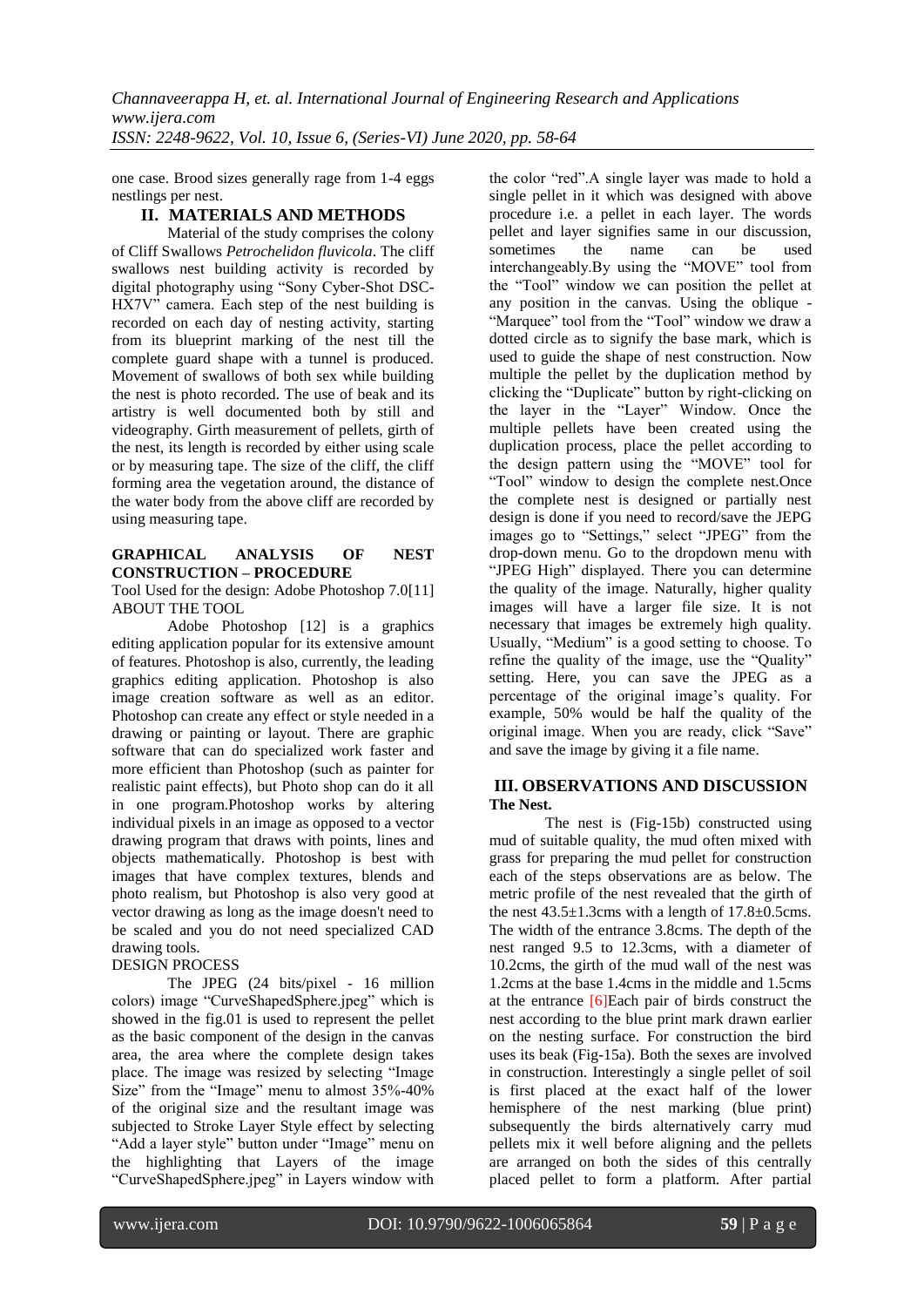completion of the lower basal lining the pellets are allowed to dry for 2-3 days. Consequence of this a hard basal lining of pellets is produced above this additional 2-3 layer arranged the sides the basal line were also extended by the arrangement of pellets. After this the days of rest ranged between 2-8 days to construct additional layers. Whenever the nest layers were constructed the proceedings were recorded both by still & video graphics. After completion of the lower half of the nest is the form of a semi lunar cup, the upper half was initiated. The initiation as usual started with the laying of a single pellet and subsequent arrangement on arch upper line marked earlier layer by layer and pellet by pellet arrangement done as the mason workers do, by each of the birds. This construction continued till a gourd shape in alignment with the lower half is produced. After the entrance construction was initiated here also same of alignment is followed. Around 1000 pellets are arranged to construct the nest.

## **Process of Nest construction**

The construction material majorly consists of mud from a selected site. During this process the mud is chewed well by the bird to mix with its saliva; and filled into the mouth carried to the nest site. The other partner which was on the nest waits each time for the arrival of the other with the contingent mud to be placed for construction. Even though the pellet alignment is completed by the bird compulsorily waited arrival of the partner as an act of safeguard to protect the nesting material that could be stolen by the neighbour in the colony. Often the bird washes off its beak by dipping into the water below the cliff may be to clear off the mud struck or it may be an act of drinking water.

# **Graphical Analysis of Nest construction**

The design of the nest construction at the initial stage starts from the making on the cliff as shown in the Fig.02, the marking is not exactly in the shape of circle or elliptical as shown but it is rough surfaced circle.The first pellet is placed on the marking approximately at the base, as the direct contact with the cliff with enough physical and chemical property in the sand to withstand the gravitational force as shown in the Fig.03. Then the preceding pellets can be placed as the neighbour pellets to the first pellet in any of the pattern shown in the Fig.05.The Fig.04 gives a graphical/pictorial representation of how the different flow of pattern can be observed in the sense of formation of first layer (B1 in Fig.06) of the base construction by different birds. Once the initial pellet (1: Initial) is placed at random position at the base of the marking the preceding pellets can be either to the left  $(2:1L)$  of the initial pellet or to the right  $(3:1R)$ of the initial pellet. Once the preceding second pellet is placed as the neighbour of initial pellet the pattern may be as 2:1L or 3:1R in the Fig.05. The other preceding pellets from the current 2-pellet pattern (P2) to the 3-pellet pattern (P3) can take a formation of the pattern 4:2L or 5:2R/3L or 6:3R depending upon the left dominant pattern or the right dominant pattern or the hybrid (combination of left & right) dominant pattern. The same design procedure is followed for the 4-pellet (P4), 5-pellet (P5) and 6-pellet (P6) pattern. In any pattern the design flows at the final stage of the base layer-1 formation the common pattern will be formed as shown in 16:Base Layer-1 in Fig.05 as the 7-pellet (P7) pattern.Here in our analysis we have taken 7 pellet pattern, i.e 1 as the initial pellet  $&3$  each pellet to the left & right of the initial pellet. But this is an example pellet pattern we have taken for the discussion; but in reality it may be the same 7 pellet pattern what we are discussing or it may 9 pellet pattern to 15-pellet pattern depending upon the architectural technique of the bird building the nest. The complete layer-1 design pattern with Initial pellet and left or right or hybrid pellet pattern can be summarized as shown in Fig.04.

The same procedure will be followed for the formation of Base layer-2 and Base layer-3, but here we follow the left dominant pattern for the analysis and explanation of the nest design pattern.The front view of the nest once the three layers of the base are formed is shown in Fig.06 and this is main strategy of the architectural technique to withstand the complete nest against the gravitational force. Hence the base formation of the nest is stressed and considered as the main part of our discussion. As mentioned we follow the left dominant pattern for the explanation and analysis as to support it and for the understanding purpose we have numbered each pellet in the design from 1 to 26. Here the 1 indicates the first pellet to be used for the design strategy, the preceding numbers after 1 again which indicates the preceding pellets after the first/main pellet respectively by what we follow the left dominant pattern. And a observation should be made while referring the number assigned to the pellets that there are few numbers missed out at 13 to 22 the reason with this is, once the B1 is formed by using 7-pellet design formation with the numbers representing 1 to 7, the layer B2 will be the next step of design strategy to act as the supportive withstand force to and with B1 for the gravitational force issues. The B2 as per our design is the next step as soon as the formation of B1 is done; hence it takes the next number from 8 to 12. Now the concern is that why the representation of number 13 to 22 is missing, the reason is that once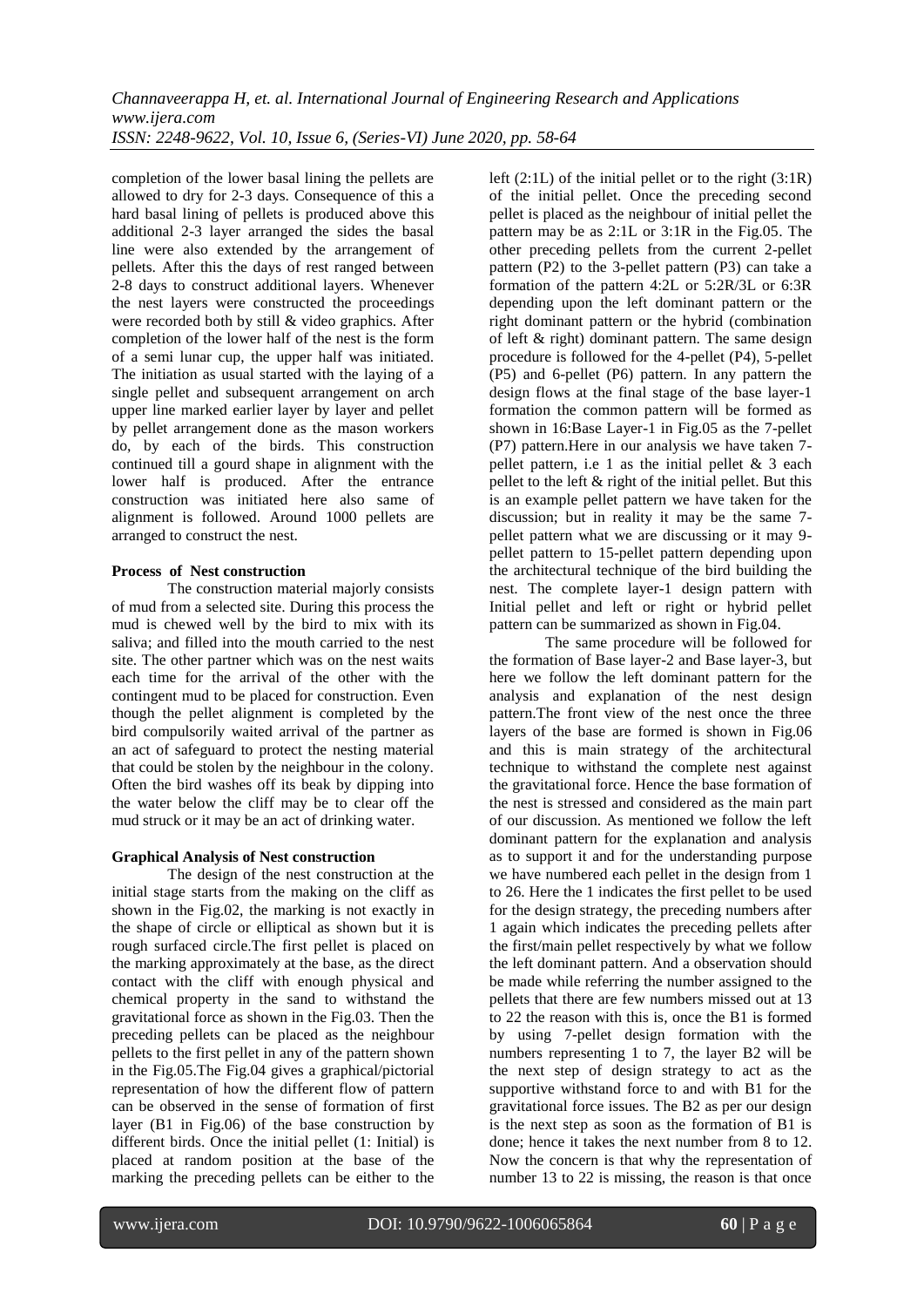the B2 is formed the next step of design is not B3 as we think but it is in the B1 as the second course i.e U2 in Fig.08 and in this graphical view we have named B1 even as U1, hence both indicate the same layer and can be used inter changeably. The pellets form 13 to 19 will be used to form the B1- U2 layer and pellets numbered with 20 to 22 will be used to form the B2-U2 layer and this pellets 13 to 22 is not shown as the limitation of the 2 dimension plane. The same design issue will be related with the formation of horizontal layers (U2 & U3) formation as we have graphically represented in the Fig.08 with the Base Thick-2 and Base Thick-3, which represents the thickness of the base horizontally.The design pattern of the front and the side view of the base formation of the nest construction which is shown in Fig.06 and Fig.07 can be summarized as shown in the Fig.08 and Fig.09 respectively, where the arrow indicates the flow strategy of the nest construction in the process of main pellet or the first pellet positioned and the phases to follow with the positioning of neighbour pellets. The dashed arrow is used in to represent the tracing back to the upper layer for the design pattern.Once the complete base formation is as per the architectural design of the bird. It has enough belief that the base will act and react to withhold the weight which will be formed as the construction of the nest moves towards the completion and the base is able to withstand the gravitational force. It is observed that layer B1 is has the enough strength to withstand the pressure of 25% of nest construction, but the further nesting build may be subjected to un handled pressure and may collapse completely, hence for this reason with the intelligent move from the bird it has a design plan to build a three layer horizontal & vertical thickness to hold and handle the 100% pressure of the nest with combinational physical property of the base layers to withstanding all the phases and stages of the construction.

Construction of a layer that supports the base construction is crucial. In this phase the pellet will be placed above the base layer-1 (B1) on the marking as the leftmost pellet in the layer or the rightmost pellet in the same layer as shown in Fig.10.The preceding pellets will be placed in the layer from leftmost pellet or the rightmost pellet which may converge approximately at the centre pellet or it may convergence approximately at the leftmost pellet if the design flow is flown from the rightmost pellet towards the right most pellet and vice versa for the completion of the layer as shown in the Fig.11. In our discussion we take the convergence of centre approximation. The process explained and the pattern shown is followed with the same procedure for the formation

of next stages of the construction, and we end up with the view of the nest as shown in the Fig.12.The further construction process will be carried out in the same fashion. The design pattern what we have discussed till the 80% can be summarized with the graphical view as shown in the Fig.13.Till the construction of around 80% the pattern follows as explained with the approximated centre convergence pattern and once this state is reached the bird goes with the circular pattern in an anti clockwise or clockwise direction or even the random circular point pattern. As shown in the Fig.14 (a) and extending its entrance as a narrow pipe pattern as shown in Fig.14 (b).The completed nest structure a gourd shape with outer rough surface with coarse pellets where as the inner surface will be neatly finished with fine granular plaster surface. This kind of surface variations may play a role in temperature maintenance with in the nest that has to be understood by further investigation.

## **IV. CONCLUSION**

The nest construction process initiated at the stage of placing a single pellet as the main pellet. Through this base construction follows to make the base strong enough to with stand against the gravitational force and to hold the complete weight of the nest , the weight is evenly distributed over the leftmost and rightmost pellets in each of the upper layer placed on the base layer till the structure is complete. The three basic patterns followed by the bird during the construction process were Base, Mid and final construction stages. At the base stage Left-, Right- or Hybriddominant stretch pattern followed, at the mid stage Left most, Right most or Random convergence pattern followed and the final stage the Clockwise or Anti-clockwise convergence pattern followed to form the entrance and the entrance extended. All these predictive analysis reveals the marvelous avian engineering skill imprinted through evolution in these birds.

#### **REFERENCES**

- [1]. Elmen J T Jr (1954) Territory, nest building and Pair formation in liff swallow. AUK. 71; 16-35.
- [2]. Kilgore Jr .D. L and Knudsen ..K. L (1977) Analysis of material in cliff and Barn swallow nets: Relationship between mud selection and nest architecture, The Wilson bulletin 89:No.4:562-571.
- [3]. Chaya .H .C, Mahesha G and Channaveerappa H (2013) composition analysis of Two Swallows Nests – *Petrochelidonfluvicola* AND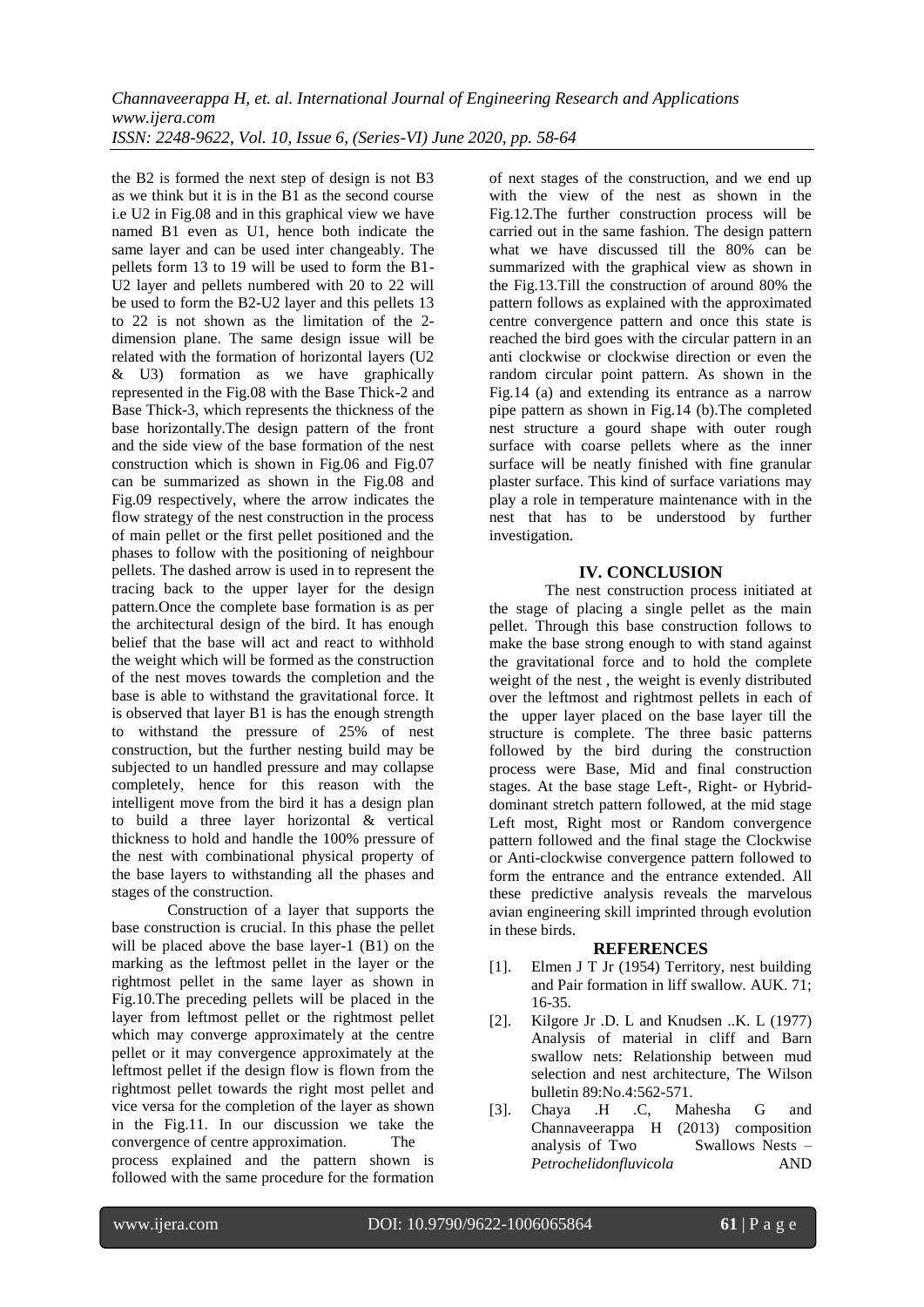*Channaveerappa H, et. al. International Journal of Engineering Research and Applications www.ijera.com ISSN: 2248-9622, Vol. 10, Issue 6, (Series-VI) June 2020, pp. 58-64*

*Hirundorustica,* IJCR, Vol. 5, Issue, 11, pp.3335-3338, November

- [4]. Brown. C. R, M. B Brown & E. Danchin (2000) Breeding habitat selection in cliff swallows: the effect of conspecific reproductiove success on colony choice, Journal of Animal Ecology 69, 133-142.
- [5]. Gorenzel W. Paul. and T. P Salmon 1994. Swallows Prevention and control of wildlife damage; co-operative division-University Of Nebraska, Licoln.
- [6]. Chaya. H. C, E Santosh, Mahesha G, and Channaveerappa H (2014) Architectural Mechanism Developed By Cliff Swallow for Nest Construction, IJERA, Vol. 4, Issue 3( Version 1), March 2014, pp.925-930
- [7]. Chaya .H .C, 2012, A Study on The Nest Construction in Indian Cliff Swallows –

#### **FIGURES**



*Fig. 01: CurveShapedSphere.jpeg*

*Petrocheledonfluvicola*, M.Sc Dissertation, Submitted to University of Mysore.

- [8]. Hansell. M .H, 2000, Bird Nests & Construction behavior, Cambridge university press, Cambridge London.
- [9]. John. D. Norton, 2005, Acausality in Classical Physics of Causation as Folk Science, Philosophers Imprint Vol. 3, No. 4, Causation and the Constitution of Reality, Oxford University Press.
- [10]. Rowley. I, 1970, The Use of Mud in Nest-Building in Ostrich, CSIRO Sustainable Ecosystems; Birds/Bird nests, suppl. 8, pp. 139
- [11]. http://getit.rutgers.edu/tutorials/photoshop7/ media/photoshop7.pdf
- [12]. Dolores Brzycki. 2002.Photoshop Elements-Introductory Reference Guide, , 8-18-02



*Fig.02: Approximated marking on the cliff*



*Fig.03: First pellet placed at the base of the marking*



*Fig.04: Initial pellet and left or right or hybrid pellet pattern summarized flow.*



*Fig.05: Flow diagram based on possible design pattern for the formation of Base Layer-1.*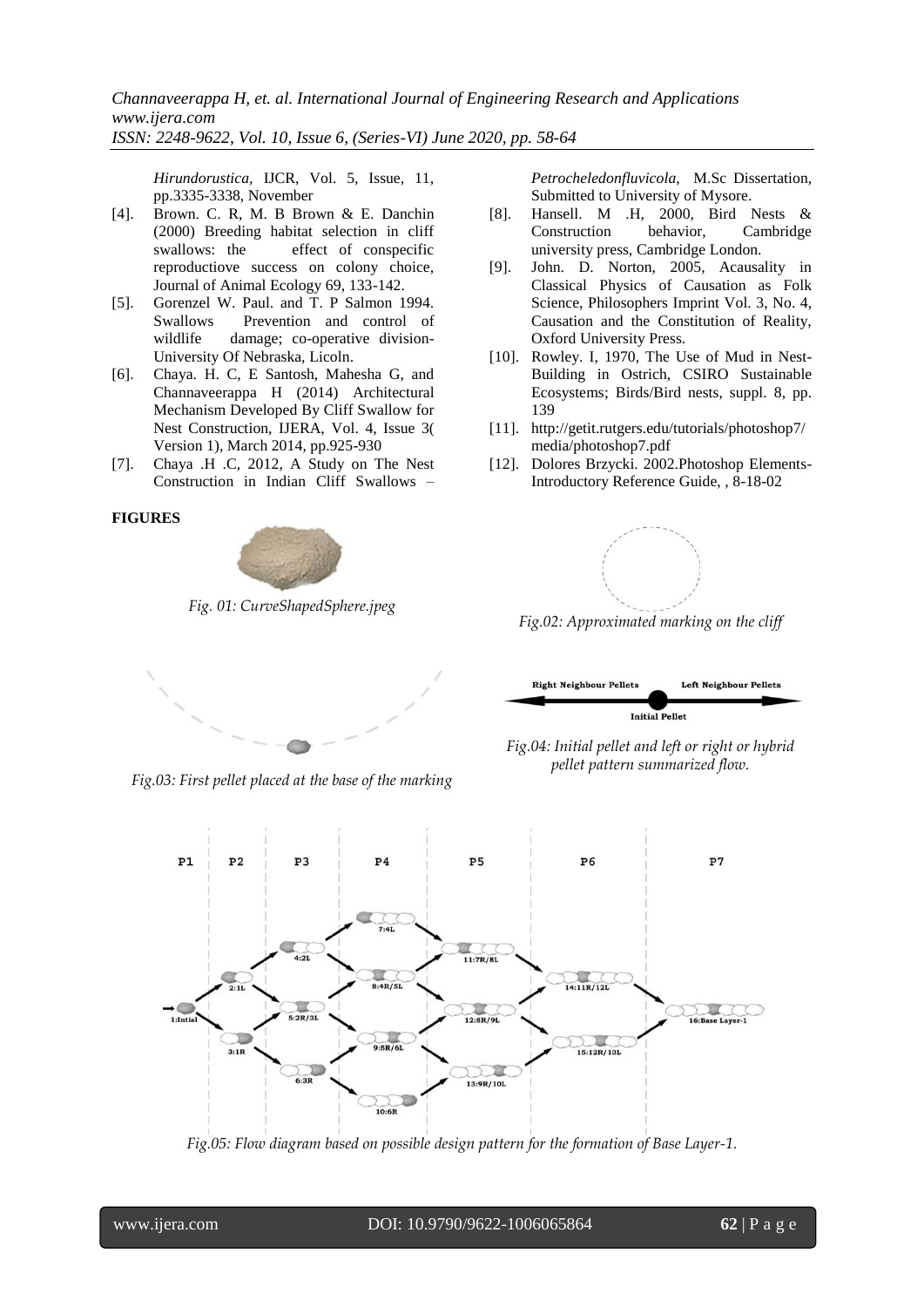

*Fig.06: Front view Design of Layer1-3 with the left dominant pattern with pellet numbers*



*Fig.07: Side view Design of Layer1-3 with the left dominant pattern with pellet numbers*



*Fig.08: Front view Design pattern summarized for Layers1-3 with the hybrid dominant pattern. Fig.09: Side view Design pattern summarized for* 



*Layers1-3 with the hybrid dominant pattern.*



*Fig.10: The pellet placed at layer above the base layer as* 



*Fig.12: Approximate Centre convergence of upper layers for ~25% completion.*



*the rightmost pellet and leftmost pellet Fig.11: The base upper layer pellets placed to form the complete layer.*



*Fig.13: The Approximate centre of convergence for the complication for upper layers*